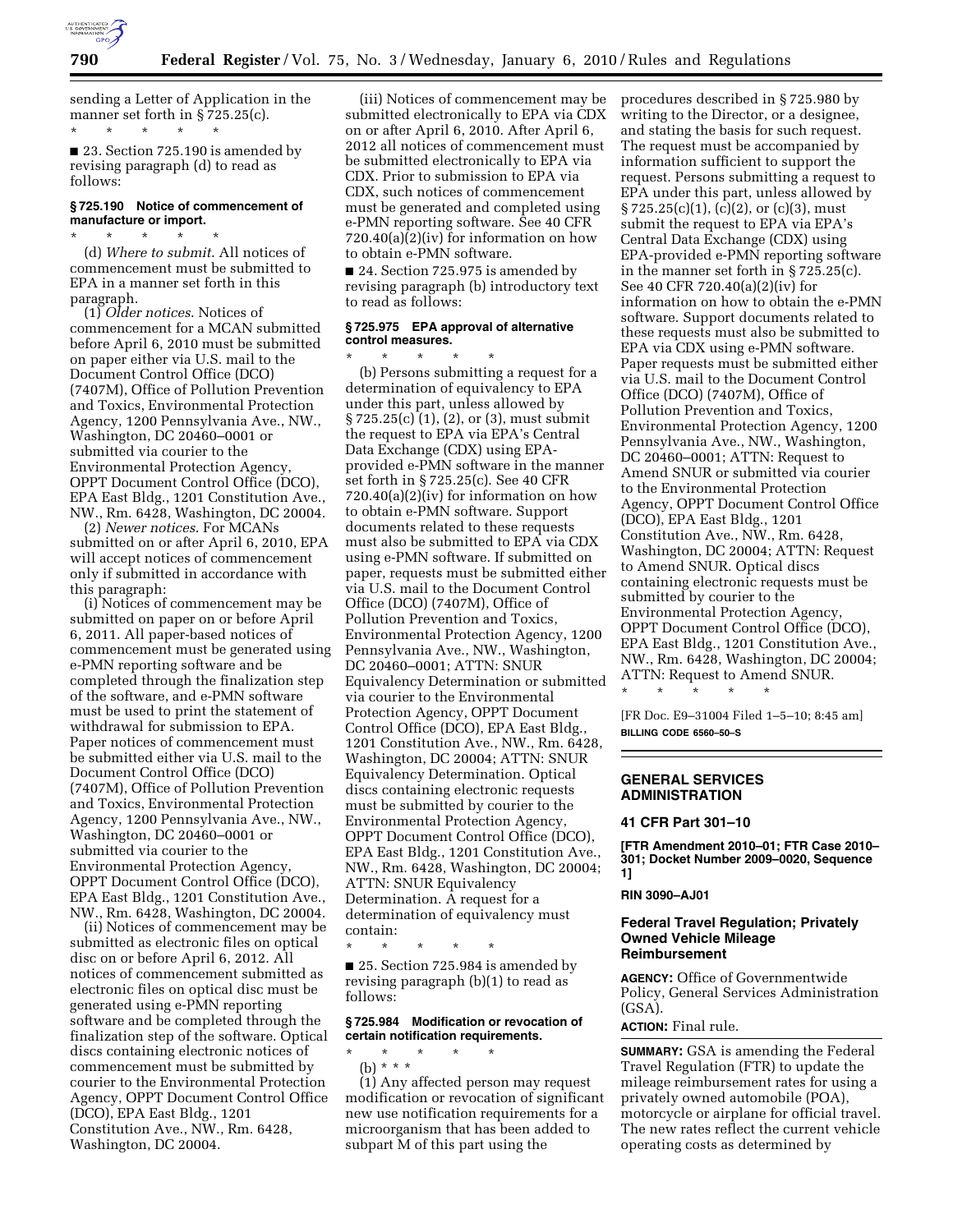investigations conducted by GSA. This governing regulation sets the mileage reimbursement allowance for official travel for a POA at \$0.50, motorcycles at \$0.47, and airplanes at \$1.29.

**DATES:** *Effective Date:* This final rule is effective January 6, 2010.

*Applicability Date:* This final rule is applicable for official travel performed on and after January 1, 2010.

**FOR FURTHER INFORMATION CONTACT:** The Regulatory Secretariat (MVPR), Room 4041, GS Building, Washington, DC 20405, (202) 501–4755, for information pertaining to status or publication schedules. For clarification of content, contact Mr. Cy Greenidge, Program Analyst, Office of Governmentwide Policy, at (202) 219–2349. Please cite FTR Amendment 2010–01; FTR case 2010–301.

# **SUPPLEMENTARY INFORMATION:**

## **A. Background**

Pursuant to 5 U.S.C. 5707(b), the Administrator of General Services has the responsibility to establish the privately owned vehicle (POV) mileage reimbursement rates that Federal employees are entitled to when they use a POA, motorcycle or airplane for official business. To set the rates, GSA is required to periodically investigate the cost to Government employees of operating a POV while on official travel, and consult with the Secretaries of Defense and Transportation, and representatives of Government employee organizations. GSA investigated the mileage rate costs for motorcycles and airplanes. The Internal Revenue Service (IRS) conducted an investigative report on the mileage rates for a POA to compute the deductible cost of operating passenger vehicles for business purposes. GSA analyzed the data in the IRS report and adopted the findings. After consultation with the above-referenced Federal agencies and Government employee organizations, the Acting Administrator of General Services has determined the per mile operating costs for official use of a POA (including trucks) is \$0.50, \$0.47 for motorcycles, and \$1.29 for airplanes. As provided in 5 U.S.C. 5704(a)(1), the POA mileage reimbursement rate cannot exceed the single standard mileage rate established by the IRS. The IRS announced a new single standard mileage rate for automobiles of \$0.50 per mile effective January 1, 2010. The results of the investigative reports have been reported to Congress.

## **B. Executive Order 12866**

This is not a significant regulatory action and, therefore, was not subject to review under Section 6(b) of Executive Order 12866, Regulatory Planning and Review, dated September 30, 1993. This final rule is not a major rule under 5 U.S.C. 804.

#### **C. Regulatory Flexibility Act**

This final rule is not required to be published in the **Federal Register** for notice and comment, and therefore, the Regulatory Flexibility Act, 5 U.S.C. 601, *et seq.,* does not apply.

#### **D. Paperwork Reduction Act**

The Paperwork Reduction Act does not apply because the changes to the FTR do not impose recordkeeping or information collection requirements, or the collection of information from offerors, contractors, or members of the public that require the approval of the Office of Management and Budget (OMB) under 44 U.S.C. 3501, *et seq.* 

## **E. Small Business Regulatory Enforcement Fairness Act**

This final rule is also exempt from congressional review prescribed under 5 U.S.C. 801 since it relates solely to agency management and personnel.

## **List of Subjects in 41 CFR Part 301–10**

Government employees, Travel and transportation expenses.

Dated: December 28, 2009.

## **Stephen R. Leeds,**

*Acting Administrator of General Services.* 

■ For the reasons set forth in the preamble, under 5 U.S.C. 5701–5709, GSA amends 41 CFR Part 301–10 as set forth below:

## **PART 301–10—TRANSPORTATION EXPENSES**

■ 1. The authority citation for 41 CFR part 301–10 continues to read as follows:

**Authority:** 5 U.S.C. 5707, 40 U.S.C. 121 (c); 49 U.S.C. 40118, Office of Management and Budget Circular No. A–126, ''Improving the Management and Use of Government Aircraft.'' Revised April 28, 2006.

■ 2. Amend the table in § 301–10.303 by revising the second, third, and fourth entries to read as follows:

#### **§ 301–10.303 What am I reimbursed when use of a POV is determined by my agency to be advantageous to the Government?**

| For use of a                                           |         | Your reim-<br>bursement<br>is |         |                    |
|--------------------------------------------------------|---------|-------------------------------|---------|--------------------|
| ÷                                                      | $\star$ | $\star$                       | $\star$ | $\star$            |
| Privately owned airplane<br>Privately owned automobile |         |                               |         | 1\$1.29<br>1\$0.50 |

| For use of a               | Your reim-<br>bursement<br>is |  |
|----------------------------|-------------------------------|--|
| Privately owned motorcycle | 1\$0.47                       |  |
|                            |                               |  |

1 Per mile.

**Note:** The following attachment will not appear in the Code of Federal Regulations.

#### **Attachment to Preamble**

*General Services Administration* 

Reporting to Congress—The Costs of Operating Privately Owned Vehicles

Paragraph (b) of Section 5707 of Title 5, United States Code, requires the Administrator of General Services to periodically investigate the cost to Government employees of operating privately owned vehicles (airplanes, automobiles, and motorcycles) while on official travel, to report the results of the investigations to Congress, and to publish the report in the **Federal Register**. This report on the privately owned vehicle reimbursement rates is being published in the **Federal Register**.

Dated: December 28, 2009.

Stephen R. Leeds, *Acting Administrator of General Services.* 

# **Reporting to Congress—The Costs of Operating Privately Owned Vehicles**

5 U.S.C. 5707(b)(1)(A) requires that the Administrator of General Services, in consultation with the Secretary of Defense, the Secretary of Transportation, and representatives of Government employee organizations, conduct periodic investigations of the cost of travel and operation of privately owned vehicles (airplanes, automobiles, and motorcycles) to Government employees while on official travel, and report the results to the Congress at least once a year. 5 U.S.C. 5707(a)(1) requires that the Administrator of General Services issue regulations prescribing mileage reimbursement rates. Pursuant to 5 U.S.C. 5707(b), the Administrator shall also determine the average, actual cost per mile for the use of each type of privately owned vehicle based on the results of these cost investigations. Such figures must be reported to the Congress within 5 working days after the cost determination has been made in accordance with  $5 \text{ U.S.C. } 5707(b)(2)(C)$ .

GSA investigated the mileage rate costs for motorcycles and airplanes. The Internal Revenue Service (IRS) conducted an investigative report on the mileage rates for a POA to compute the deductible cost of operating passenger vehicles for business purposes. GSA analyzed the data in the IRS report and adopted the findings. As provided in 5 U.S.C. 5704(a)(1), the POA mileage reimbursement rate cannot exceed the single standard mileage rate established by the IRS. The IRS announced a new